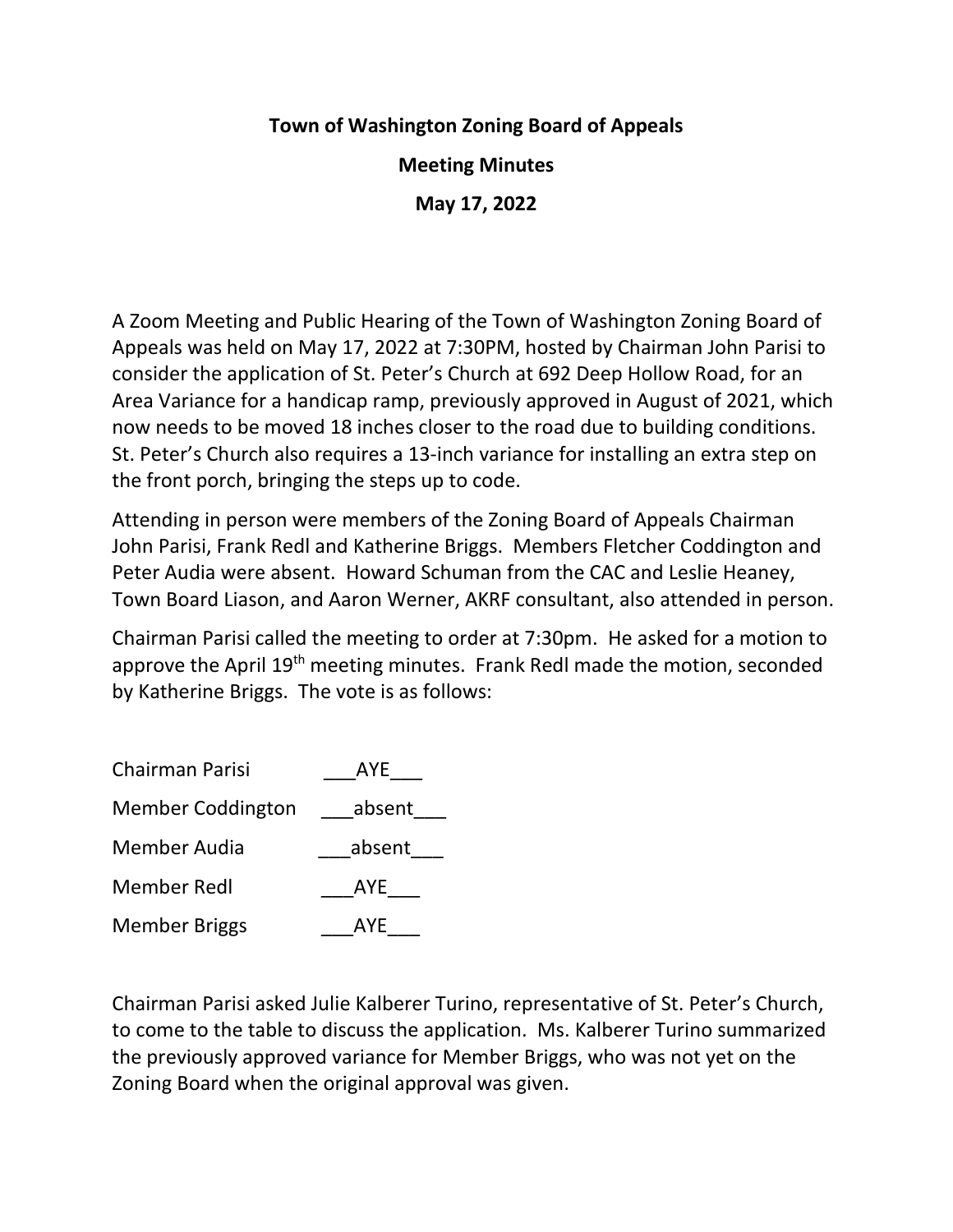Ms. Kalberer Turino went on to explain that a tree had fallen on St. Peter's Church's vestibule and steps last year. They needed to rebuild the steps to code, which meant adding a step, which brought the steps 13 inches closer to the road. This required an area variance along with the handicapped ramp needing to be 18 inches closer to the road due to conditions of the building.

Consultant Aaron Werner was asked to summarize his findings. He stated that it was a Type II Action. The Planning Board was not needed and no special permit was required, since this was an area outside the floor area of the church.

Chairman Parisi asked for a motion to open the Public Hearing. Member Frank Redl made the motion, seconded by Member Katherine Briggs. The vote is as follows:

| <b>Chairman Parisi</b>   | AYE    |
|--------------------------|--------|
| <b>Member Coddington</b> | absent |
| Member Audia             | absent |
| <b>Member Redl</b>       | AYE    |
| <b>Member Briggs</b>     | AYE    |

There were no comments from the ZBA members, nor the public. Chairman Parisi asked for a motion to close the Public Hearing. Member Redl made the motion, seconded by Member Briggs. The vote is as follows:

| <b>Chairman Parisi</b>   | AYE    |
|--------------------------|--------|
| <b>Member Coddington</b> | absent |
| Member Audia             | absent |
| <b>Member Redl</b>       | AYE    |
| <b>Member Briggs</b>     | AYE    |